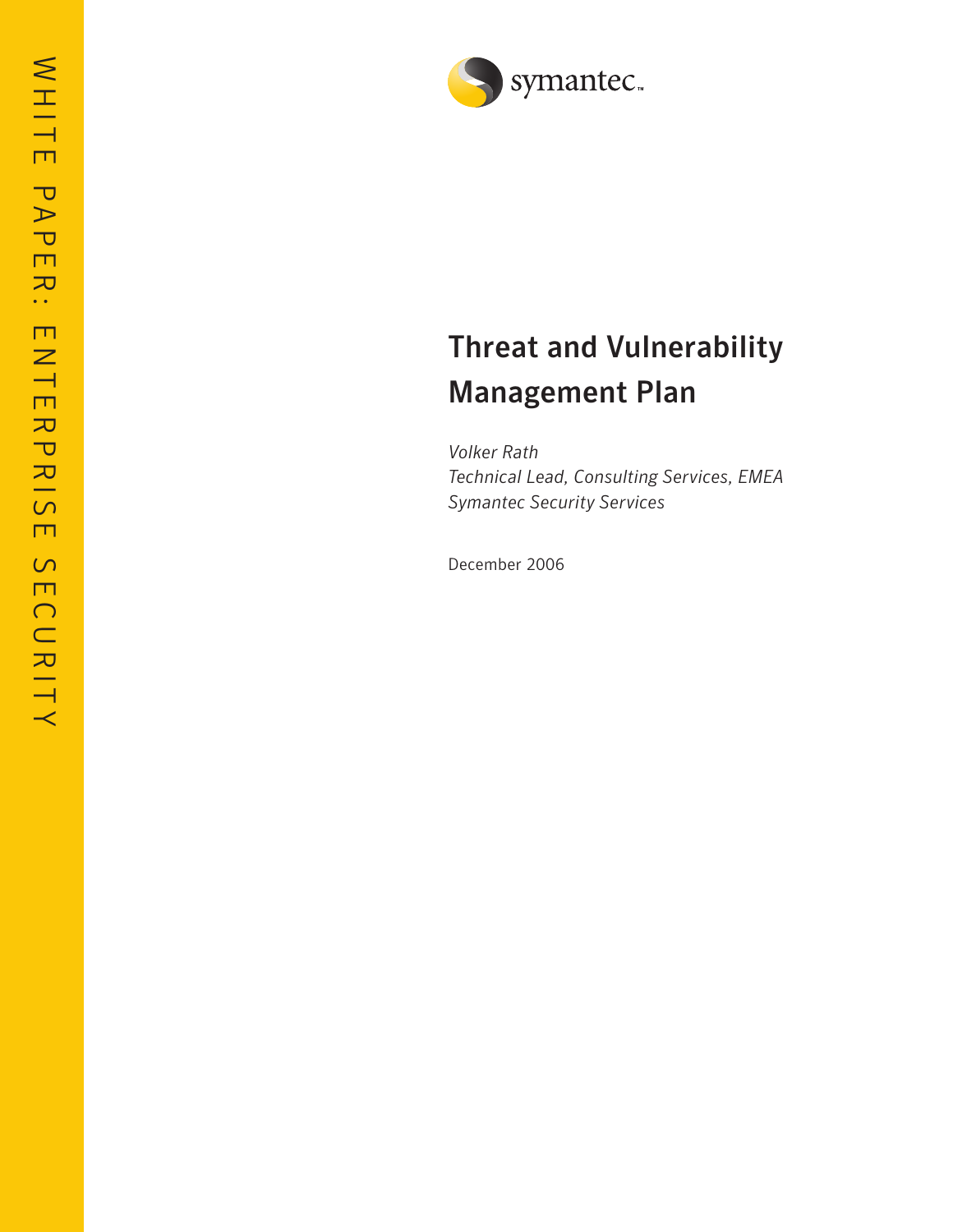White Paper: Enterprise Security

# Threat and Vulnerability Management Plan

# **Contents**

| Threat and Vulnerability Management Program—the Symantec approach                  |
|------------------------------------------------------------------------------------|
|                                                                                    |
|                                                                                    |
|                                                                                    |
|                                                                                    |
|                                                                                    |
|                                                                                    |
|                                                                                    |
|                                                                                    |
|                                                                                    |
| Symantec Threat and Vulnerability Management Program represents a best practice 14 |
|                                                                                    |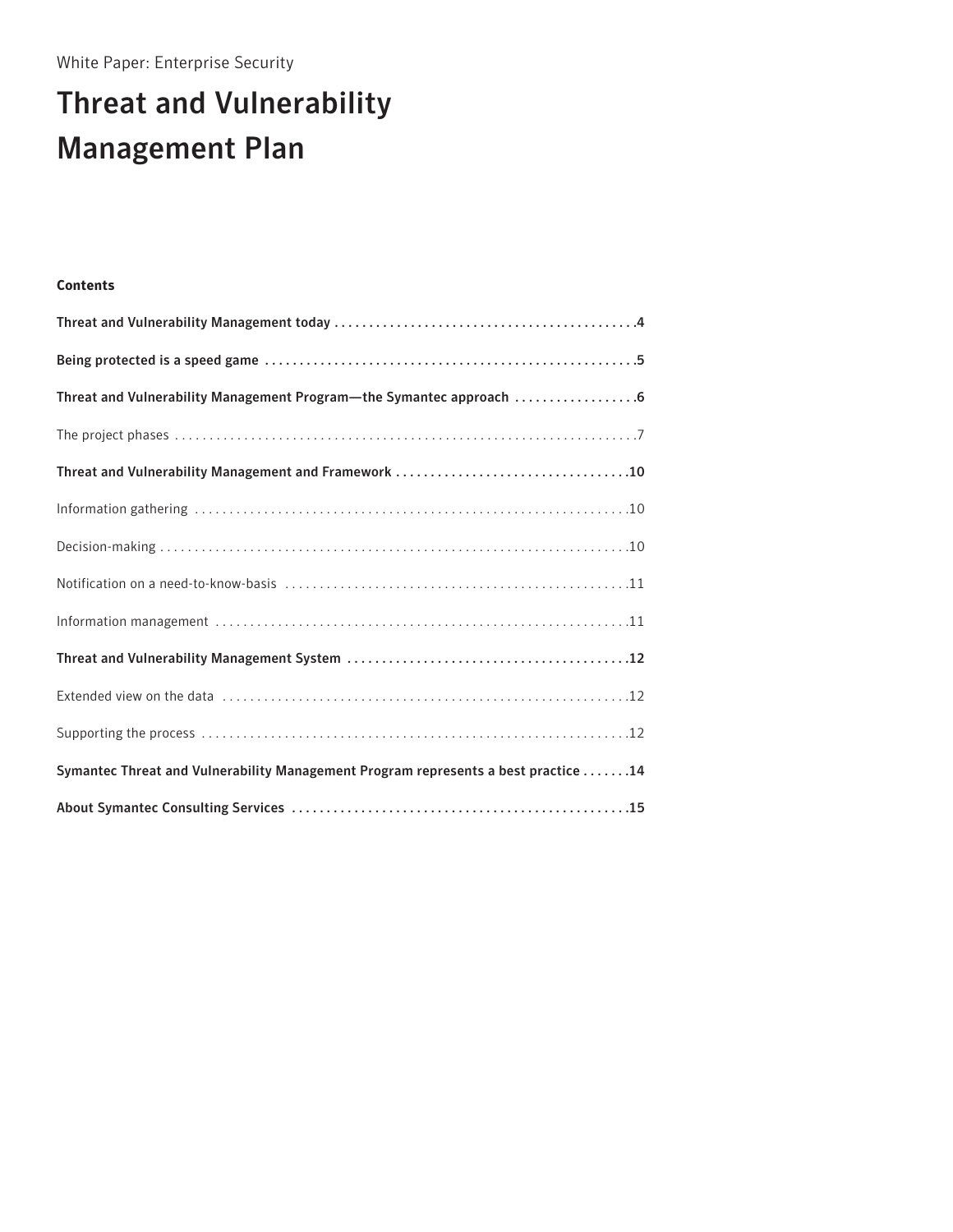### **Threat and vulnerability management today**

Dealing with threats (viruses, worms, DoS attacks, etc.), vulnerabilities, exploits, and patches is a part of the daily business of every company today. Everyone, from the average user to C-Level management, knows that Internet threats can become a serious problem when they pass through perimeter protection (firewalls, AV scanners) and have the chance to infect the internal network, which typically has few barriers. The result is often the loss of availability, integrity, and confidentiality, which results in downtime. This translates into business disruption in the form of money and productivity loss. And if customer data is affected, it can also mean a loss of confidence by customers.

To keep the business up and running and to comply with industry and government regulations, companies try to do everything they can to protect against threats and attacks that target vulnerable points in their technology. The aim is the reduction of risk to an acceptable level while understanding that it is impossible to be 100% "bulletproof."

Because of the complexity and the number of different technologies that are used in the IT environment, each network or system administrator is responsible for rating threats and vulnerabilities, making appropriate decisions, and implementing remediation plans.

As a result of this localized defense strategy, stakeholders in the organization have the freedom to react to threats as they see fit. The outcome is often an inconsistent level of protection that can't be supervised or measured from a central point. Risk reduction cannot be measured because it is impossible for the CIO to know if all remediation efforts are sufficient, complete, and have been implemented in a timely fashion.

In day-to-day business, it is hard to find the right balance between availability and security. Security intelligence systems such as Symantec DeepSight™ help customers focus on the most important threats. These systems provide customers with in-depth information on threats and vulnerabilities with optional filters for the appropriate technologies. Nevertheless, the sheer mass of newly issued and updated vulnerabilities and threat information can overwhelm administrators and keep them from reacting effectively, especially if there are no repeatable processes and workflows built in to help prioritize remediation efforts.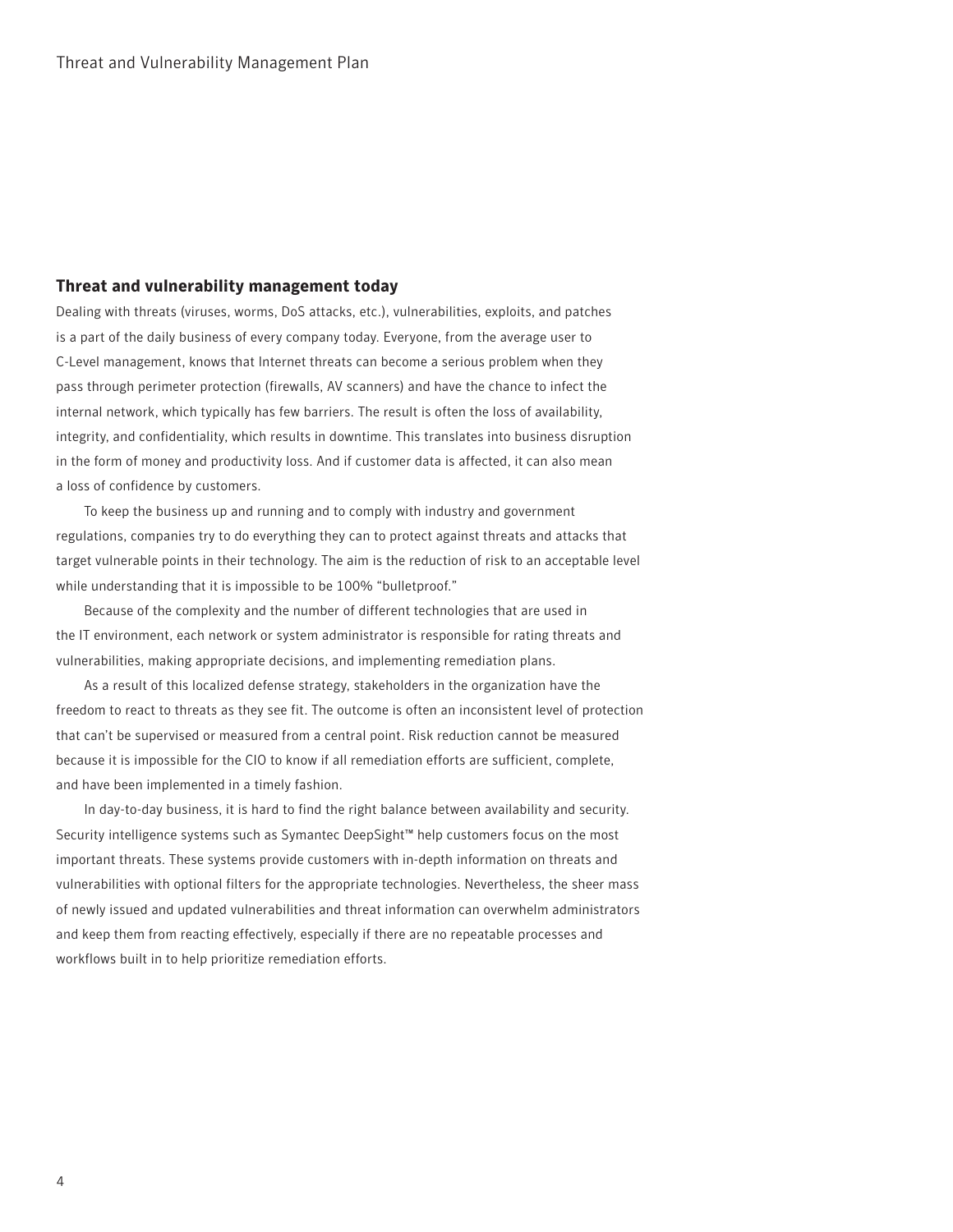# **Protection is a speed game**

The undifferentiated mass of security information is just one problem. Another is the speed of the lifecycle of threats. The following graph shows an example of a typical threat lifecycle:



**Figure 1. As exploits are disseminated sooner and sooner after a vulnerability is announced, it becomes more and more important for organizations to roll out patches quickly.**

The critical time windows that can be influenced are the following:

- 1. Time between the patch issue date and knowledge that a patch is available
- 2. Spread of knowledge to all responsible people
- 3. Test of the patch
- 4. Rollout of the patch

The main challenge is the speed factor. Average exploit development time today is approximately 6.8 days after the published date of the vulnerability. Furthermore, in many cases, vulnerabilities are published by vendors only after a virus or worm is detected in the wild.

During the second half of 2005, 49 days elapsed on average between the publication of a vulnerability and the release of an associated patch. Most of the time, very critical patches were available much faster because of the potential risk or the existence of an exploit code. Most real harmful threats, critical patches, and remediation tactics are distributed within a very short time frame.

For example, the Zotob worm is based on one vulnerability that was published on August 9, 2005. The first exploit code was published three days later, and Zotob was discovered two days after that with backdoor and worm characteristics. Many people were not aware that Zotob changed subtly over its life span. After 15 mutations, the worm mutated again on January 20, 2006, into a second vulnerability with new functionality that allowed for the download of malicious code.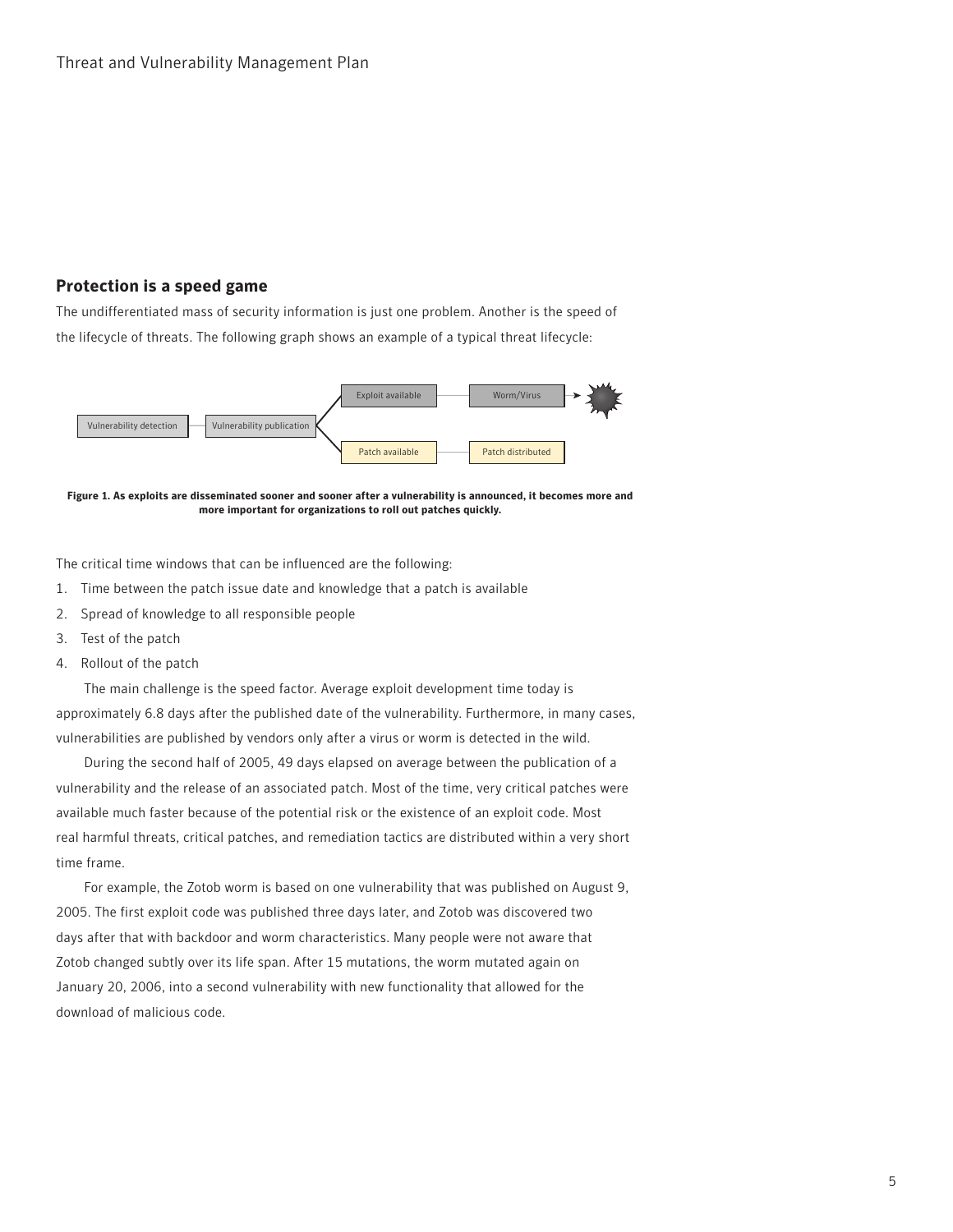# **Threat and Vulnerability Management Program—the Symantec approach**

Neither a bundle of tools nor a static predefined process is able to provide the reaction time that is necessary to reach the highest possible level of protection and an acceptable level of risk. Symantec has developed its Threat and Vulnerability Management Program (TVMP) to provide customers with a customized framework built on people, process, and technology. TVMP helps organizations collect, process, and prioritize security intelligence and assess it against the assets in their environment and their unique risk posture. This allows customers to proactively combat threats and vulnerabilities before they become incidents. The service helps minimize the business impact of potential incidents while strengthening an organization's security posture and supporting its compliance goals

The TVMP framework covers all steps of a professional threat and vulnerability management plan. Although this basic structure applies to all organizations regardless of company, industry, or technology that is used, the framework itself is flexible enough to be adapted to individual needs.

The aim of TVMP is to design and implement a best-of-breed framework optimized to customer needs and individual requirements. Symantec's consultants can play a major role in the following project phases:

- Analyzing the individual IT environment
- Analyzing existing processes and experiences
- Setting up the Threat and Vulnerability Management Team
- Designing the framework
- Implementing the framework
- Customizing tools and solutions
- Training
- Building awareness
- Advising on risk estimations for threats and vulnerabilities onsite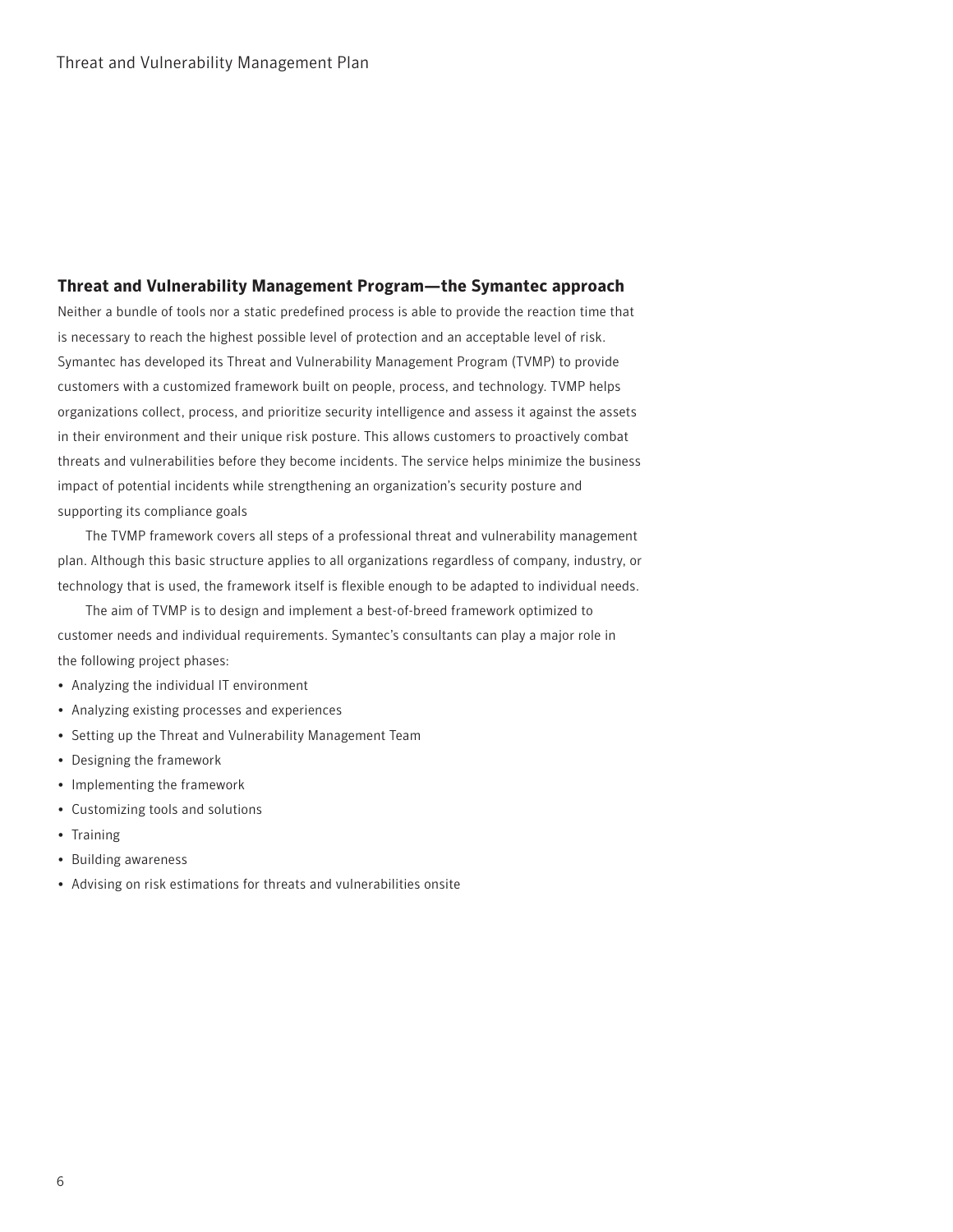## The project phases

#### *Assessment phase*

Symantec Threat and Vulnerability Management Program begins with an assessment of the customer's environment. If necessary, Symantec consultants first begin with an assessment of the assets that require protection. Once the assets are identified, they can be evaluated for vulnerabilities. The assets are then prioritized based on criticality to allow for a customized response to threat and vulnerability intelligence.

After assessing and prioritizing the assets to be protected, Symantec consultants then assess the organization's existing threat and vulnerability framework. They evaluate what intelligence data is collected, how remediation is performed, what resources are involved, escalation paths, metrics, reporting, trending, and benchmarking, if any. Symantec consultants do this by interviewing key staff on the customer's security and operational teams. Symantec consultants then investigate the customer's existing threat and vulnerability management mitigation and remediation process and review design documents associated with the process as well as any technologies used. Symantec further reviews the customer's business requirements to identify the business drivers, service capabilities, and specific areas of security concern.

Upon completion of this phase, Symantec will deliver a Threat and Vulnerability Management Program Assessment Report, which contains the following modules:

- An Executive Summary, including a high level summary of the analysis and findings and a prioritized action plan for remediation
- A Management Summary, including objectives and process information
- An assessment of the threat and vulnerability management program currently in place compared with best security practices
- An analysis of process issues found and their implications for the customer's overall security posture, with recommendations for remediation
- A prioritized list of recommendations intended to enhance security and reduce risk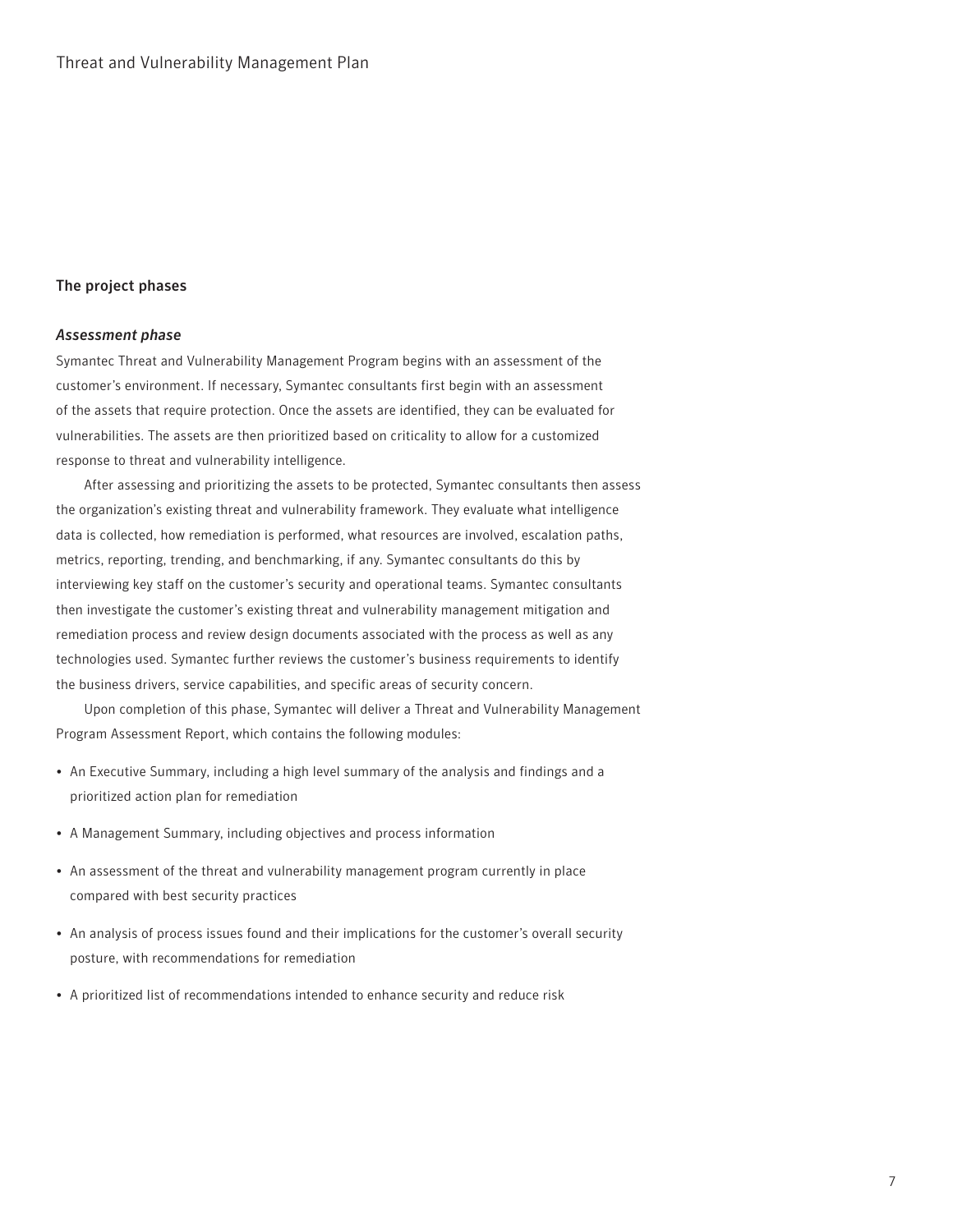# *Design phase*

Armed with Symantec Threat and Vulnerability Management Program Assessment Report, Symantec consultants leverage best practices gained through numerous security engagements performed on behalf of customers ranging from small enterprises to Fortune 100 clients. Symantec consultants work closely with the customer to design a Symantec TVMP Framework customized to their organization.

Symantec consultants will design a process that offers an optimum level of protection to meet the customer's business needs, balanced with the customer's budget and risk tolerance. At the end of the design stage, the customer is presented with a Threat and Vulnerability Management Program Design Document.

The major principle of the program design is to make sure that all activities are a part of the security lifecycle that assures a constant level of protection to keep the risk level low.



**Figure 2. Proactively protecting systems and data requires a multidimensional, multistage approach such as that provided by Symantec Threat and Vulnerability Management Program.**

#### *Implementation phase*

Once a design has been agreed upon, Symantec works closely with the customer to implement the TVMP Framework, making every effort to maximize the customer's existing resources. During this phase, Symantec customizes the included toolset to the customer's specific needs. The deliverable for this stage is a Threat and Vulnerability Management Program Project Plan.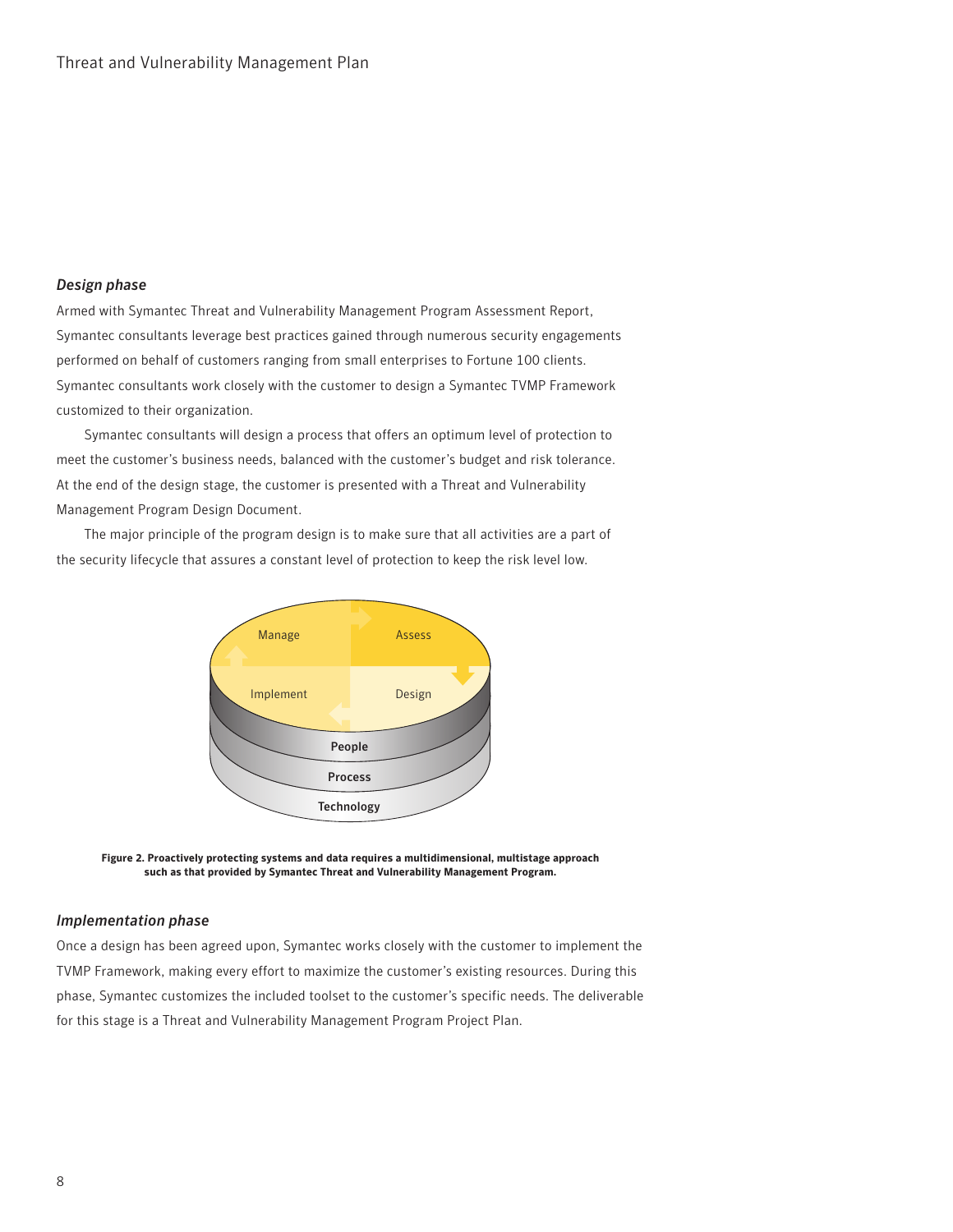# Threat and Vulnerability Management Plan

#### *Monitor phase: security intelligence, analysis, and reporting*

Symantec Threat and Vulnerability Management Program includes security intelligence drawn from Symantec's Global Intelligence Network, the same intelligence used by award-winning Symantec DeepSight Alert Services. This security intelligence provides early warning of potential security threats and the latest information on vulnerabilities and malicious code.



**Figure 3. The monitoring phase combines solid security intelligence and information intelligence tools with proven decision-making processes.**

To be able to analyze and prioritize the security intelligence, Symantec TVMP comes with a powerful tool—the Threat and Vulnerability Management System (TVMS). TVMS, a tool developed by Symantec Consulting experts, is adapted to each customer's individual environment. The technology is open source and allows the building of connections to other technology (e.g., ticketing systems).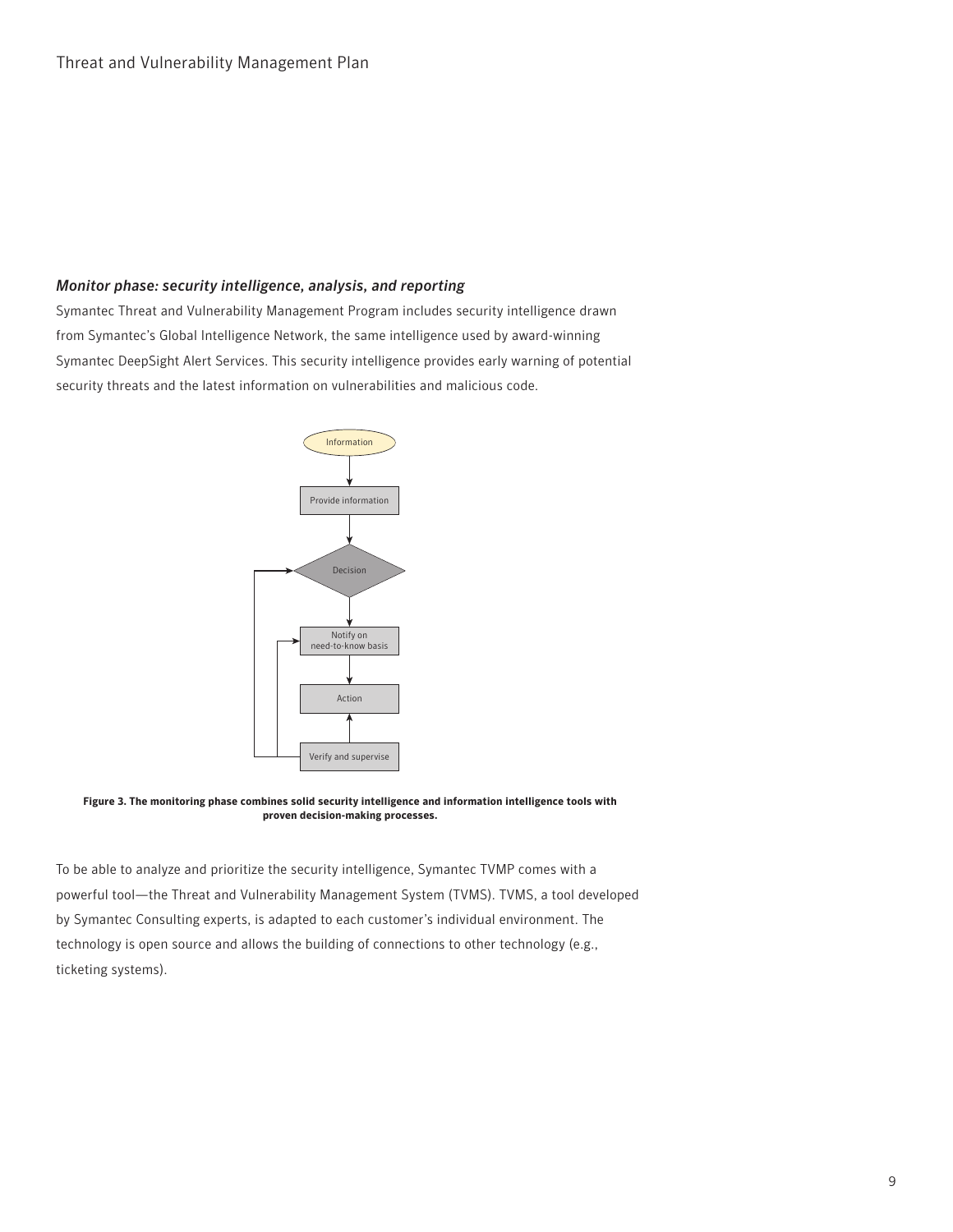## **Threat and Vulnerability Management Program Framework**

Once the consulting engagement is complete, Symantec will have developed a customized Threat and Vulnerability Management Program Framework tailored to each customer's environment and needs. This framework will allow customers to find, capture, and process all the critical information necessary to mitigate threats and vulnerabilities.

### Information gathering

The initiation of the remediation process always relies on the security intelligence. To manage information means having the information in a structured format, which allows modification and the addition of comments and individual ratings. To enable that ability in the TVMP framework, the intelligence data comes in the form of an XML data feed.

#### Decision-making

One of the weakest points in most threat and vulnerability management processes today is the decentralized decision model. The basic theory behind this model is that implementing security measurements is a part of the job of people whose primary responsibility is providing and guaranteeing the availability of IT systems and infrastructures. The net result of that approach is that it gives rise to a conflict of interests. Do resources invest time in security or in availability? When manpower is limited, security is often a "pain in the neck" for administrators because of its complexity and the necessity to invest a lot of time to stay up-to-date every day.

For example, a worldwide operating company with sites in America, Europe, and Asia is running Windows® systems in each location. A critical Windows core system vulnerability affects all systems: workstations, notebooks, and servers. Each site has different administrators for the different types of systems, and each administrator is responsible for deploying all necessary security patches in his area. Although all administrators have a subscription to a security intelligence service like Symantec DeepSight, the individual risk estimations and reaction times are very different. Because of the worldwide-connected network, each vulnerable system has the ability to harm the rest of the company's systems. Unprotected systems can be infected and damaged by others abroad, and network traffic caused by infected machines can potentially bring the network down.

A much better way to manage the decision-making process company-wide is the implementation of a group that defines proper risk estimation for each vulnerability and threat: a Threat and Vulnerability Management Team. This team is responsible for defining adequate risk ratings and their corresponding measurements. One enterprise can have several local teams, but all of them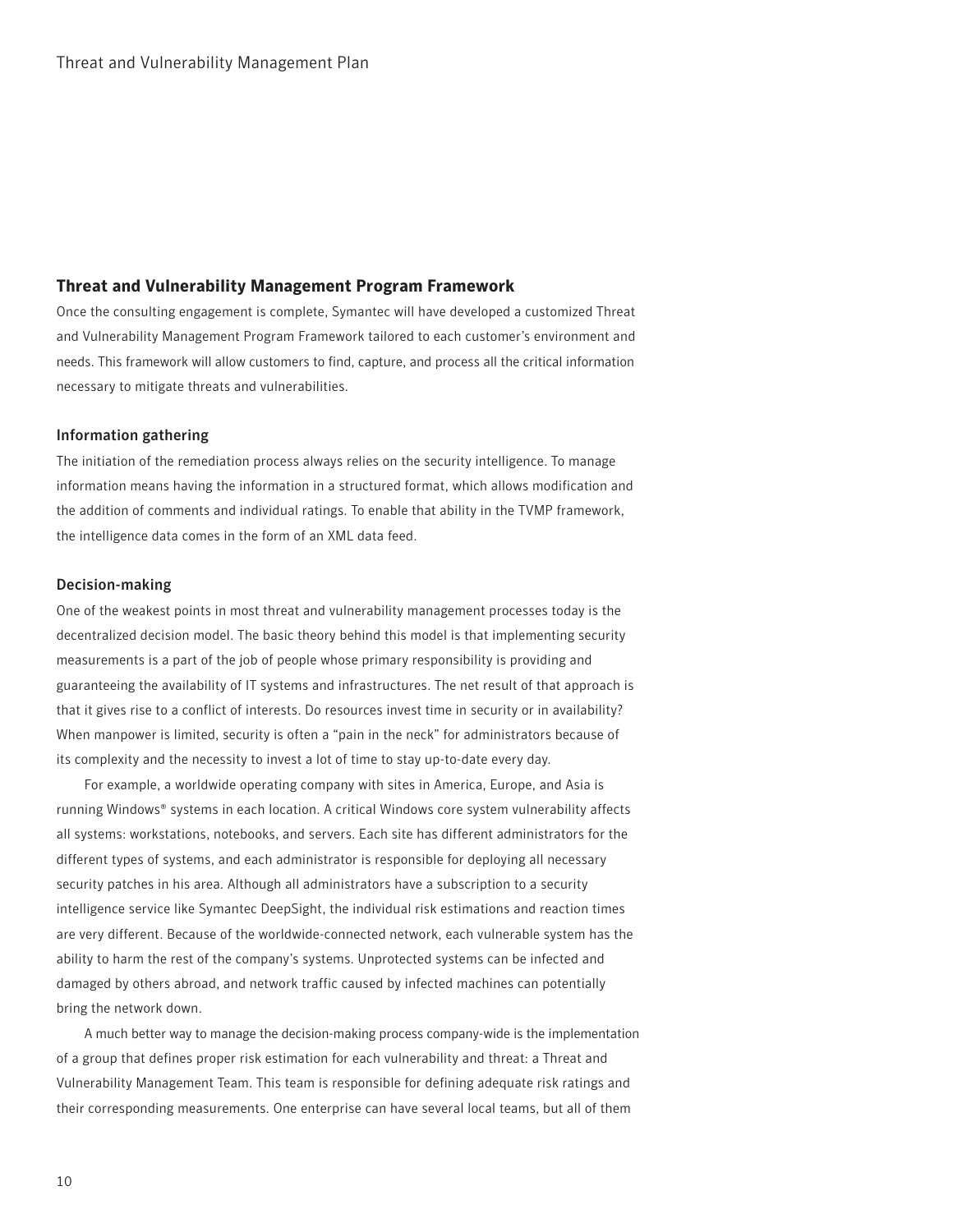have a strong relationship to other teams in each technical department (e.g., client/server administration, network administration, firewall administration, etc.). This is necessary to ensure that all decisions are made by people with the best possible competence in each of the critical areas.

Because risk estimations and classifications with associated actions are made from a central place, network and system administrators can rely on a small number of advisories with high impact. They don't have to comb through a morass of security-related messages and emails looking for the information that is pertinent to them, and they don't have to make decisions about appropriate actions and reaction times. Centralized decision-making also has the added benefit of making the process transparent and auditable.

#### Notification on a need-to-know-basis

Reliable notifications about threats and vulnerabilities are needed everywhere in an organization. But what is the value of actionable information if it is hidden in a flood of information that is not of any interest? The TVMS ensures that the information routed to stakeholders fits the technologies they are responsible for. With a risk rating and the defined action for each threat and vulnerability defined by the TVM team, information can be relied on.

#### Information management

To provide detailed and well-structured information to all people that are part of the information management process, the XML data feed is imported into an SQL database with a powerful and easy-to-use HTML front end: the TVMS. This solution is used to store and visualize all threat- and vulnerability-related data and is a management solution that reflects the individually defined process of each customer. Depending on the role of the user, the TVMS allows for powerful searches, adding information and individual risk ratings to each vulnerability, definition of technology lists to reduce the mass of information and a full set of reports and statistics.

One of the biggest advantages of the XML data feed compared with the email-based security intelligence delivery method of other intelligence feeds is that all threat- and vulnerability-related information is also available offline in the local TVMS database. Today there are more than 16,000 vulnerabilities and approximately 6,500 malicious code variants in the database—all with detailed in-depth information. The TVMS acts a knowledge-based system with very powerful search functions. For example, if a firewall administrator wants to know which threats are using port 6000 or a system administrator is looking for the latest security patches of a particular software, the TVMS database can quickly provide detailed and reliable information for all kind of vendors, products, and technology.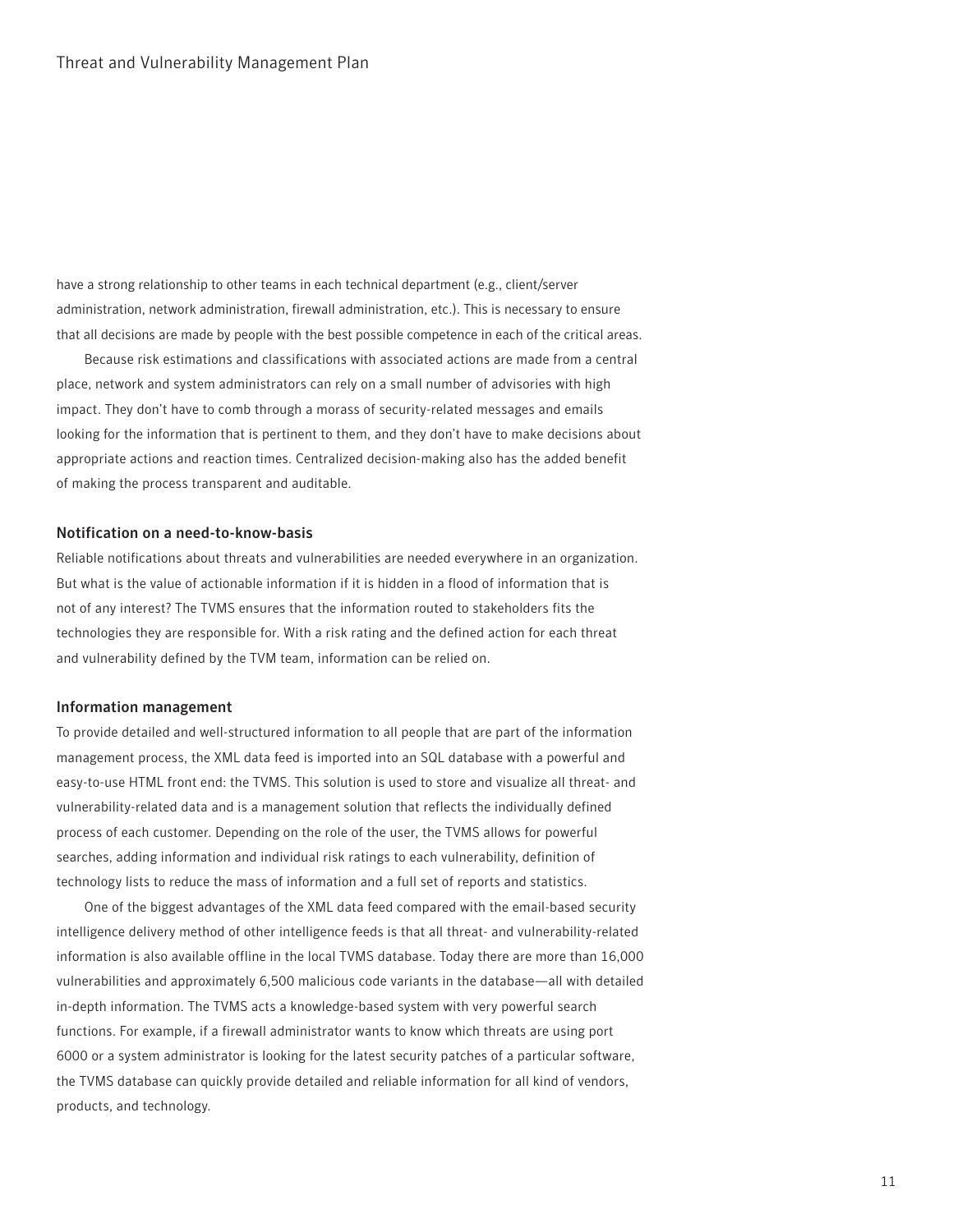# **Threat and Vulnerability Management System**

#### Extended view on the data

The TVMS provides a well-structured, in-depth view into threat- and vulnerability-related data. Flexible search functionality enables quick and easy access to all the important details needed. A list of exploits and fixes per software or vulnerability is simply one of many unique features.

#### Supporting the process

The TVMS is the first system that allows customers to download full security intelligence data from a security information provider and customize it for each organization by annotating it with information (ratings, comments, assignments). It is a management framework that supports most parts of the threat and management process and is open to the integration of many tools and solutions that are needed to support the full process—starting with incoming new information and ending with remediation.



**Figure 4. Symantec TVMP offers customizable options for annotating, distributing, and reporting on threats and vulnerabilities.**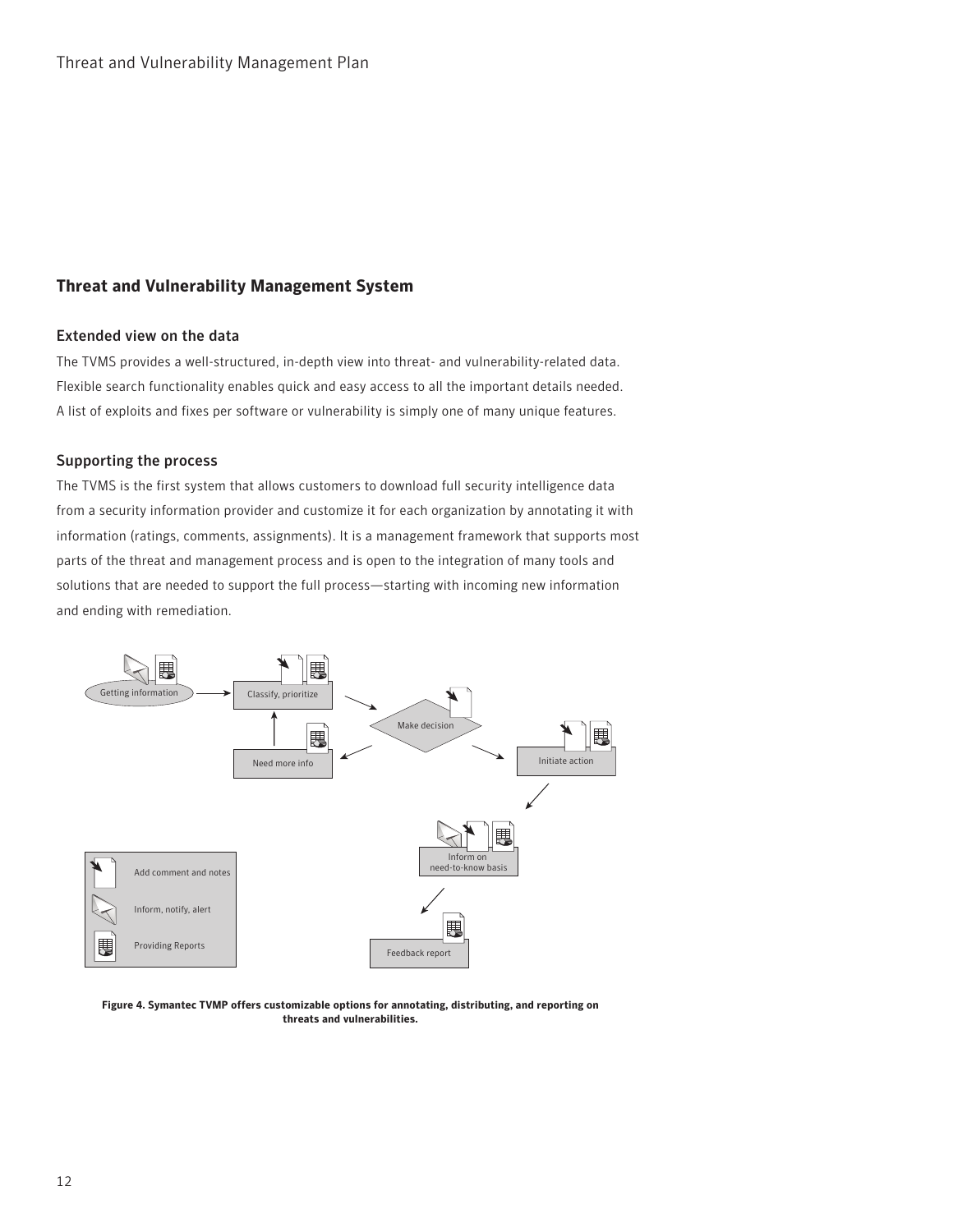# *Role based model*

The TVMS allows for different user roles:

- The TVM Officer, who has an eye on all technologies of the organization and performs the risk estimation together with experts for all vulnerabilities.
- The Service Provider, who has a filtered view adjusted to the technology she is responsible for. She also gets security advisories and remediation tasks from the TVM Officer and additional notifications from the system.
- The Manager, who is typically the CISO, gets valuable reports that make the process transparent. He can check that all remediation plans are consistent in all areas.
- The TVMS Administrator, who maintains the TVMS, adds and removes users and verifies the logs.

## *Individual view of data*

All views and reports are available in filtered and unfiltered formats. The filtered format only shows vulnerabilities, exploits, fixes, and other data that are pertinent to the role defined in the technology filter settings. Unfiltered views, with powerful search options, are available for all system users.



**Figure 5. Views and reports can focus on the information required by certain people, or left unfiltered to provide comprehensive data.**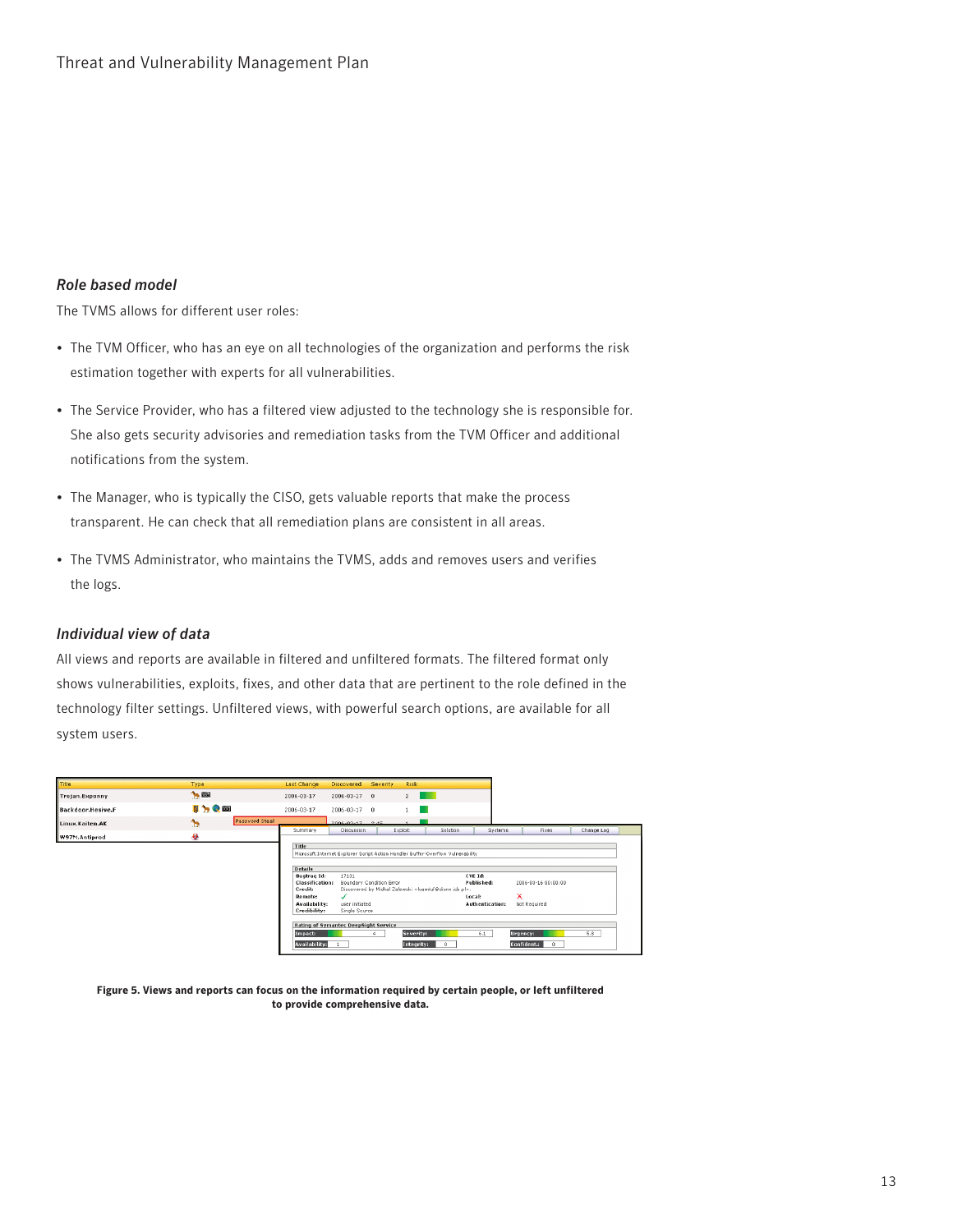## *Reports and statistics*

Daily security reports, statistics about threat progression, and available fixes by product are just some of the reports available through the TVMS.

All notifications, reports, and statistics are always up-to-date owing to continuous updating of the TVMS database by the Symantec DeepSight data feed.



**Figure 6. A wide range of graph and chart styles is available to make TVMP data easily understandable.**

# **Symantec Threat and Vulnerability Management Program represents a best practice**

The aim of Symantec TVMP is to help move organizations from a reactive to a proactive approach with respect to dealing with threats and vulnerabilities. Symantec's proposed workflow helps make the threat and vulnerability process more transparent, more reliable, more effective, and faster. Symantec TVMP helps to implement a constant high level of protection by ensuring that security measurements are consistent across departments, divisions, and sites.

TVMP helps organizations protect against threats based on intelligence gathered both internally and externally, then applying expert analysis and providing customized, prioritized actionable information available to people along the command chain. This proactive and preventive approach is increasingly important as both the number of vulnerabilities and industryspecific attacks are increasing year over year. In addition, TVMP, which could also be seen as an incident prevention program, helps to protect every part of a corporate infrastructure, regardless of technology deployed, ownership, or physical location.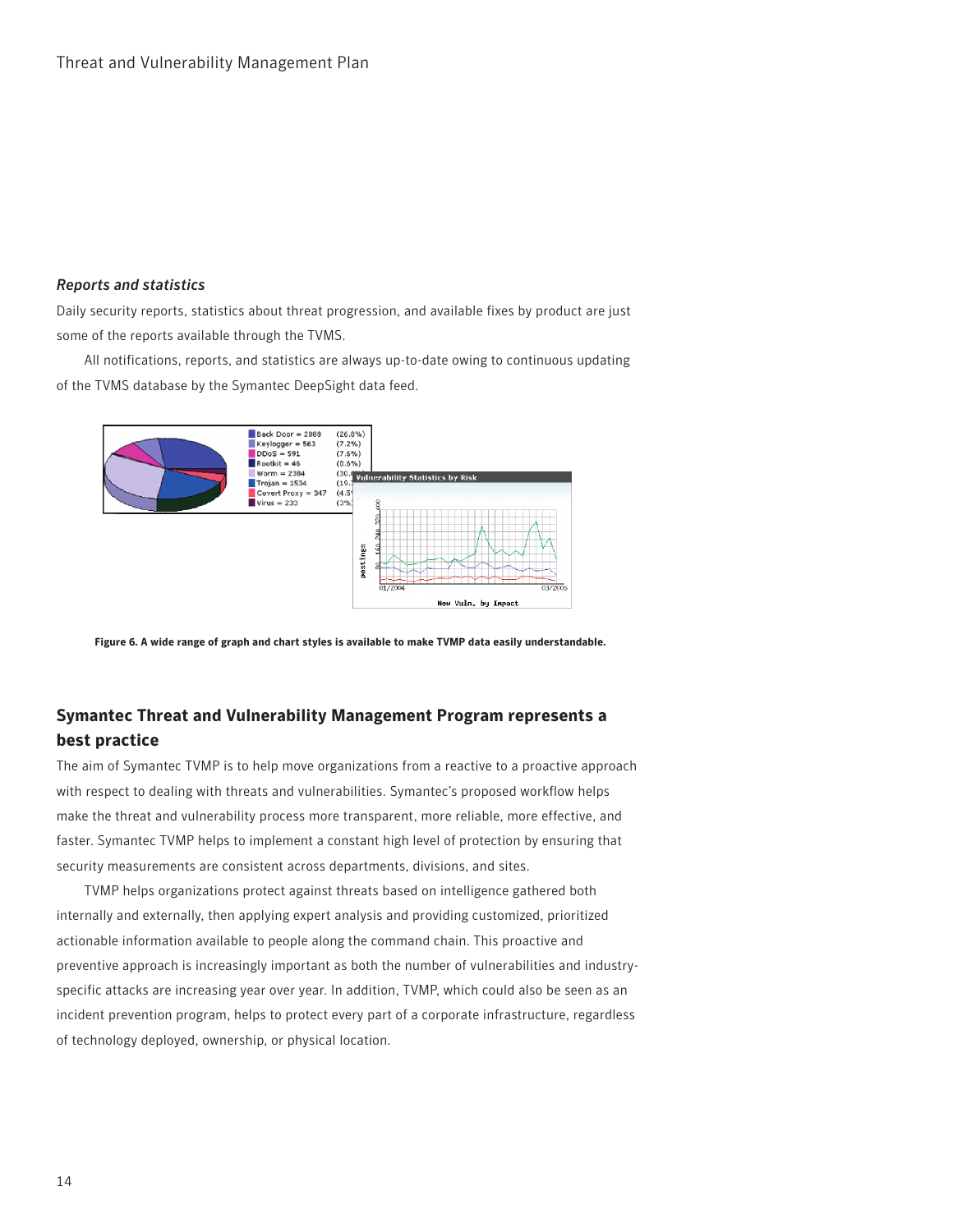# **About Symantec Consulting Services**

Symantec Consulting Services has helped IT teams from over 95 percent of Fortune 500 companies enhance and maintain the security and availability of their information and infrastructures. With more than 900 consultants worldwide, we provide consulting services in 60 countries and participate in over 4,000 engagements per year. Our consultants possess an average of 15 years of experience in security, storage, and availability technologies across all major operating systems, storage hardware, and application environments.